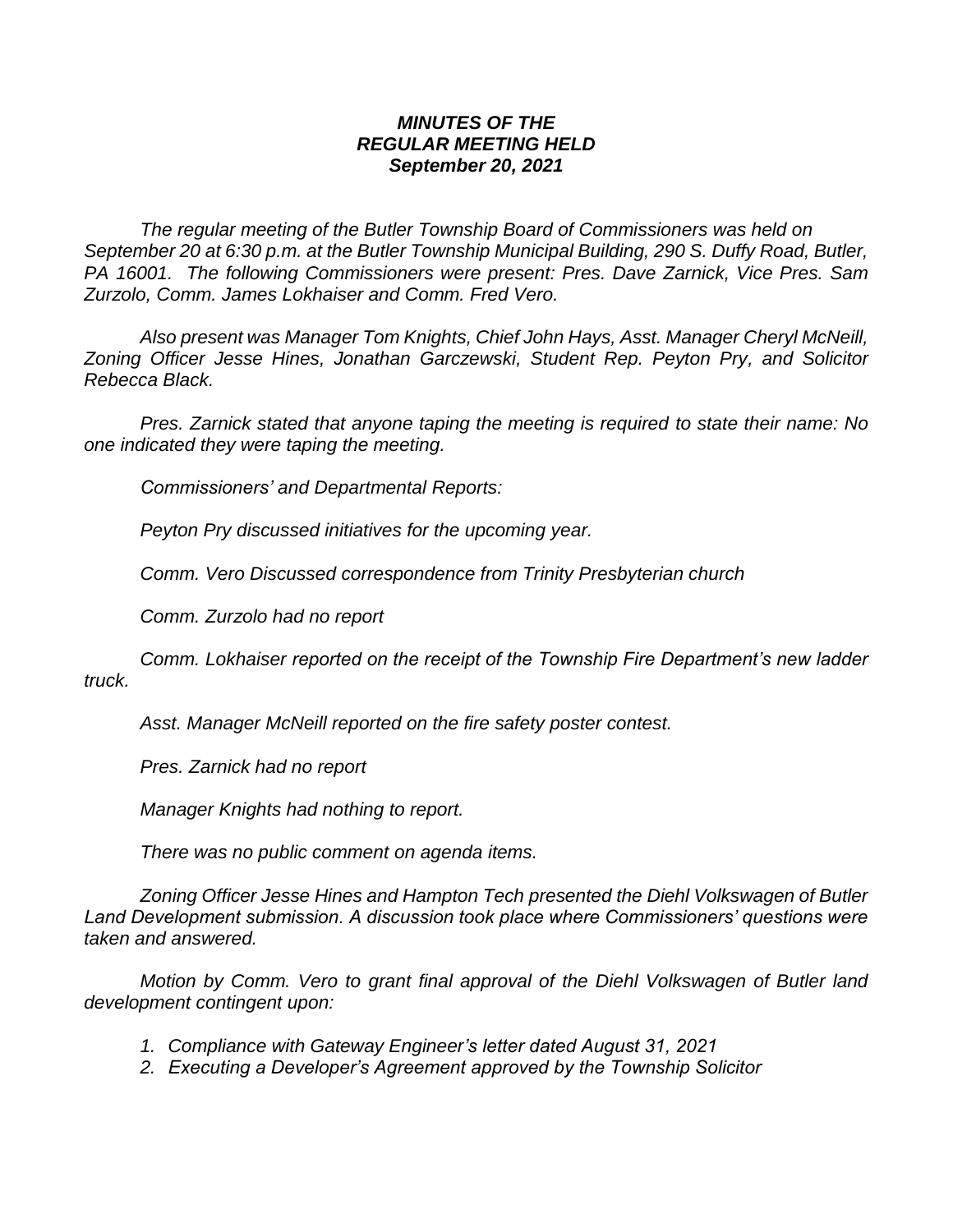- *3. Posting of Financial Security in the amount and form acceptable to the Township Solicitor*
- *4. Executing a Storm Water Operation and Maintenance Agreement*
- *5. Approval from the Butler Area Sewer Authority*

*Seconded by Comm. Lokhaiser. The vote was Vero: Yes; Lokhaiser: Yes; Zurzolo: Yes; Zarnick: Yes. Motion Carried*

*Zoning Officer Jesse Hines and Heartland Restaurant Group presented the Dunkin' Land Development submission. A discussion took place where Commissioners' questions were taken and answered.*

*Motion by Comm. Vero to grant final approval of the Dunkin' land development contingent upon:*

- *1. Compliance with Gateway Engineer's letter dated August 27, 2021*
- *2. Executing a Developer's Agreement approved by the Township Solicitor*
- *3. Posting of Financial Security in the amount and form acceptable to the Township Solicitor*
- *4. Executing a Storm Water Operation and Maintenance Agreement*
- *5. Approval from the Butler Area Sewer Authority*
- *6. Butler County Planning Commission Review*
- *7. DEP approval of the Planning Module*

*Seconded by Comm. Lokhaiser. The vote was Vero: Yes; Lokhaiser: Yes; Zurzolo: Yes; Zarnick: Yes. Motion Carried*

*Manager Knights presented the 2022 Minimum Municipal Obligation for the Police Pension Plan in the amount of \$320,206.00*

*Manager Knights presented the 2022 Minimum Municipal Obligation for the Employee's Pension Plan in the amount of \$547,095.00* 

*Solicitor Black presented a motion regarding the Butler Area Sewer Authority.*

*Motion by Comm. Vero to direct the Board of the Butler Area Sewer Authority (BASA) to explore options for the potential purchase of the BASA system and assets to a third party, and to cooperate fully with requests incidental to the same. Seconded by Comm. Lokhaiser. The vote was Vero: Yes; Lokhaiser: Yes; Zurzolo: Yes; Zarnick: Yes. Motion Carried*

*Asst. Manager McNeill gave the August bills report*

*Motion by Comm. Lokhaiser to approve the bills as presented. Seconded by Comm. Zurzolo. The vote was Vero: Yes; Lokhaiser: Yes; Zurzolo: Yes; Zarnick: Yes. Motion Carried*

*Pres. Zarnick called for public comment. Members of the public who spoke were:*